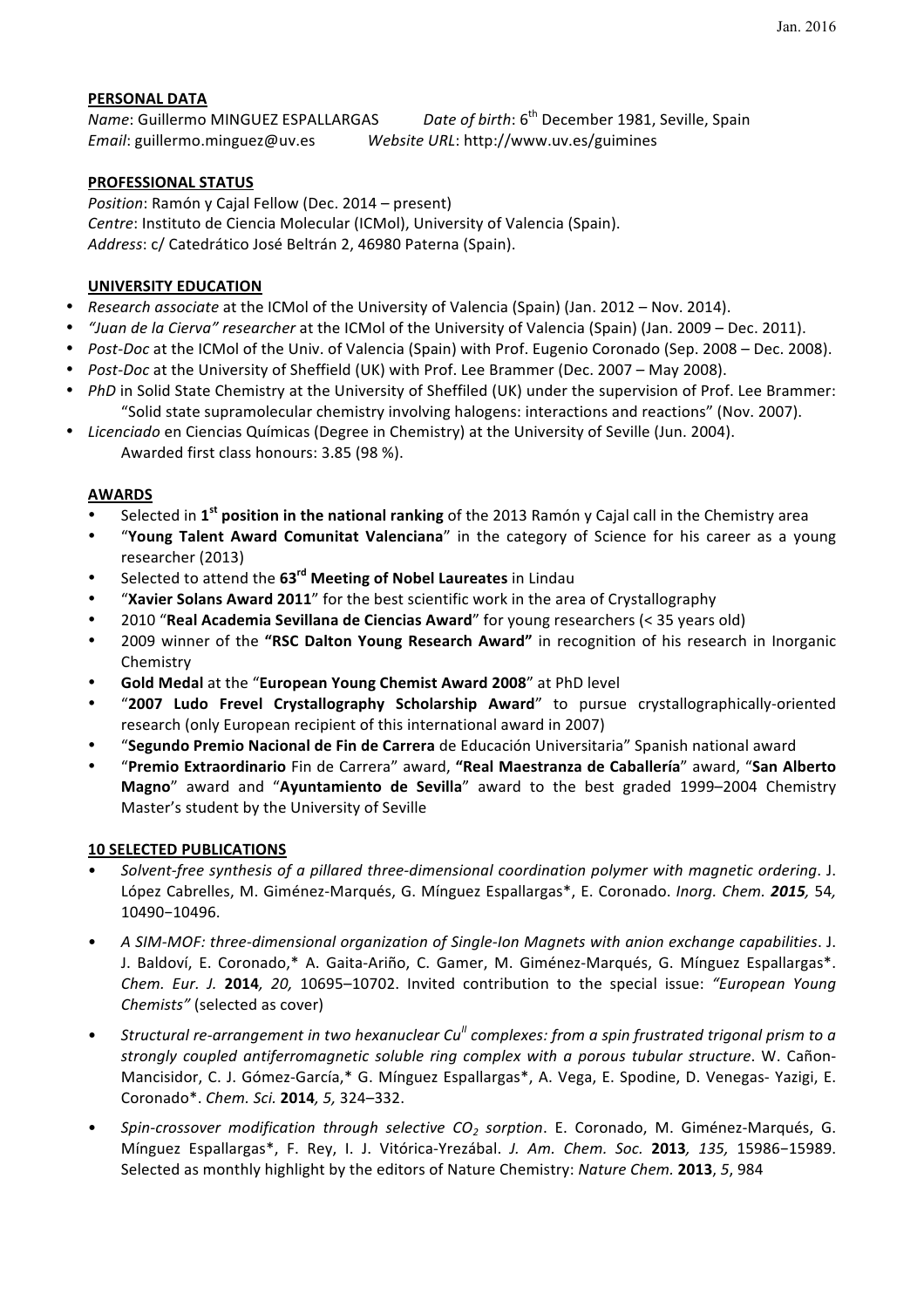- A ligand combination approach for spin-crossover modulation in a linear Fe<sup>II</sup> coordination polymer *through ligand substitution*. N. Calvo Galve, E. Coronado, M. Giménez-Marqués, G. Mínguez Espallargas\*. *Inorg. Chem.* **2014***, 53,* 4482−4490.
- • *Dynamic magnetic MOFs*. E. Coronado\*, G. Mínguez Espallargas\*. *Chem. Soc. Rev.* **2013***, 45,* 1525.
- Tuning the magneto-structural properties in non-porous coordination polymers through HCl *chemisorption*. E. Coronado, M. Giménez-Marqués, G. Mínguez Espallargas\*, L. Brammer. *Nature Commun.* **2012***, 3,* 828.
- One dimensional organization of organic spins via halogen bonding. G. Mínguez Espallargas\*, A. Recuenco, F. M. Romero, L. Brammer, S. Libri. *CrystEngComm* 2012, 14, 6381.
- Combination of magnetic susceptibility and electron paramagnetic resonance to monitor the 1D to 2D solid state transformation in flexible metal-organic frameworks of Co(II) and Zn(II) with 1,4- bis(triazol-1-ylmethyl)benzene. E. Coronado, M. Giménez-Marqués, G. Mínguez Espallargas\*. *Inorg. Chem.* 2012, *51,* 4403.
- *Effects of halogen bonding in ferromagnetic chains based on Co(II) coordination polymers.* J. M. Clemente-Juan, E. Coronado, G. Mínguez Espallargas\*, H. Adams, L. Brammer. *CrystEngComm* **2010***,* 12, 2339 (New Talents Special Issue).

**Other publications** include 38 research articles and 4 chapters in books **Corresponding author** of 18 publications **h-index**: 20; average citations per item: 35.5 (ISI Web of Science, 01/2016)

## **10 SELECTED CONTRIBUTIONS TO CONFERENCES**

- • **ACIN2015.**  Namur (Belgium), July 2015. **Invited oral presentation**: "*Stimuli-responsive coordination*  polymers: effects of chemisorption and physisorption of gases", G. Mínguez Espallargas, N. Calvo Galve, J. López-Cabrelles, M. Giménez-Marqués, E. Coronado.
- XXIII Congress of the International Union of Crystallography. Montreal (Canada), Aug. 2014. Invited **oral presentation**: "Gas-induced magnetic modifications in responsive coordination polymers". G. Mínguez Espallargas, M. Giménez-Marqués, N. Calvo Galve, E. Coronado.
- • **VII Int. Congress of ANQUE.**  Madrid (Spain), July 2014. **Invited Keynote presentation**: "*Responsive magnetic coordination polymers: tuning magnetic properties through gas sorption"*, G. Mínguez Espallargas, M. Giménez-Marqués, N. Calvo Galve, E. Coronado.
- 1st International Symposium on Halogen Bonding. Porto Cesareo (Italy), June 2014. Invited oral presentation: "Halogen bonding in magnetic molecular systems", G. Mínguez Espallargas.
- • **European Conference on Molecular Magnetism.**  Paris (France), Nov. 2011. **Oral presentation**: "Structural and Functional Transformations in Magnetic MOFs", G. Mínguez Espallargas, M. Giménez-Marqués, E. Coronado.
- • **III Reunión de Jóvenes Cristalógrafos.**  La Laguna (Spain), Oct. 2011. **Invited oral presentation**: "*Flexible Magnetic Metal-Organic Frameworks and Their Reactivity in the Solid State"*, G. Mínguez Espallargas, M. Giménez-Marqués, E. Coronado.
- XXII Congress of the International Union of Crystallography. Madrid (Spain), Aug. 2011. Invited oral **presentation** (2011 Xavier Solans Award): *Mechanistic insights into a gas-solid reaction in molecular crystals: the role of hydrogen bonding"*, G. Mínguez Espallargas.
- XII Escuela Nacional de Materiales. Benicassim (Spain), Feb. 2011. Invited oral presentation: "Metalorganic frameworks based on a flexible N-donor ligand", G. Mínguez Espallargas, M. Giménez-Marqués, E. Coronado.
- 2<sup>nd</sup> Meeting of the Italian and Spanish Crystallographic Associations. Oviedo (Spain), Mar. 2010. **Keynote presentation**: "Structural changes upon gas sorption of non-porous crystalline solids", G. Mínguez Espallargas.